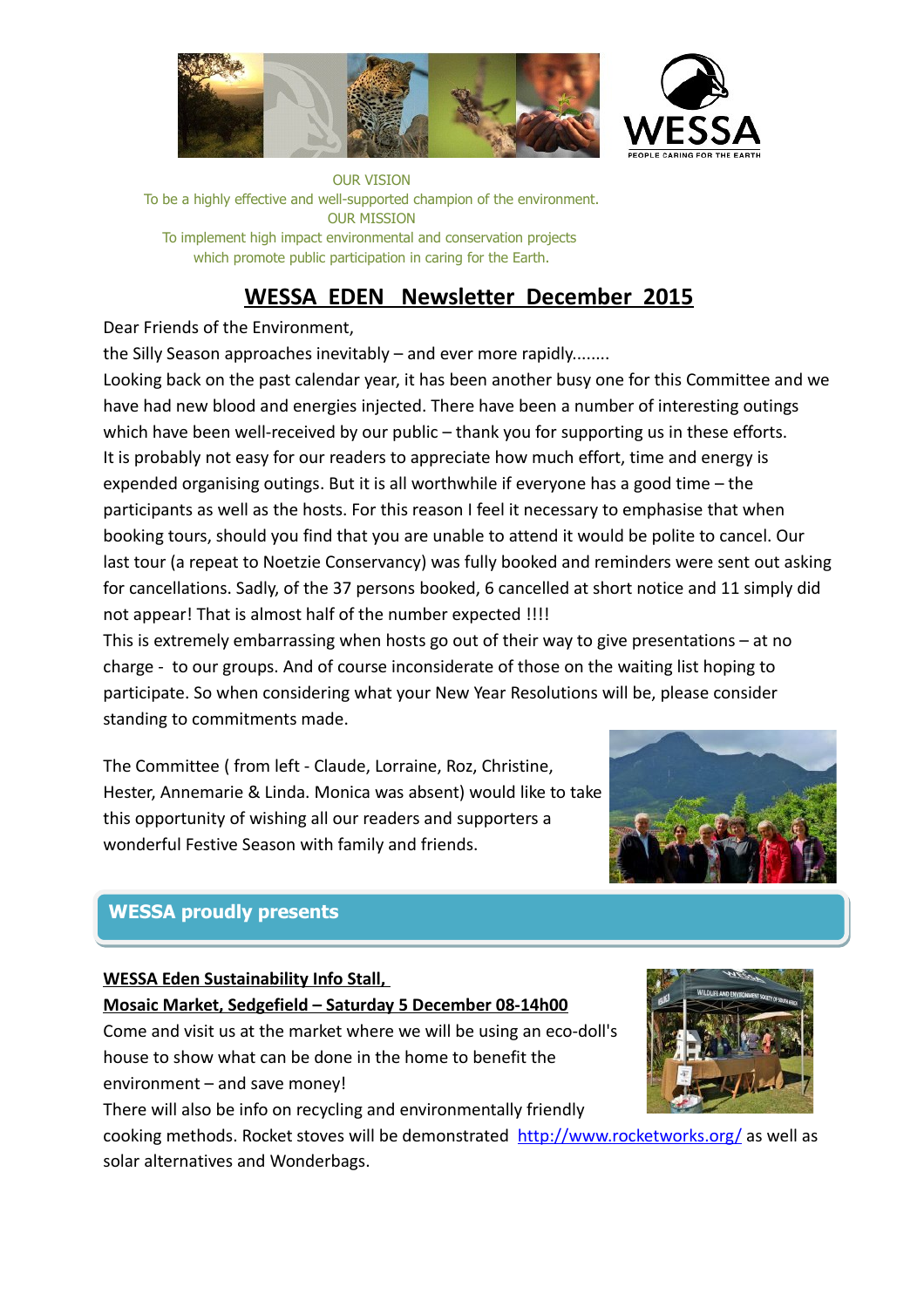The ChrissieCanDraw Seabirds Colouring Book (the first in the series) is more than a colouring book; it aims to introduce various seabirds and related conservation issues to young children through humorous and informative pictures and activities.

Published in association with BirdLife South Africa, 20% of the proceeds go towards helping them to continue with important research and

conservation initiatives for the preservation of birds in South Africa and our coffers, too will receive a little commission – thanks Chrisssie ! Available at our stall for R65.

[http://scenicsouth.co.za/birdlife-south-africa-launches-a-seabirds](http://scenicsouth.co.za/birdlife-south-africa-launches-a-seabirds-colouring-in-book-by-chrissie-cloete/)[colouring-in-book-by-chrissie-cloete/](http://scenicsouth.co.za/birdlife-south-africa-launches-a-seabirds-colouring-in-book-by-chrissie-cloete/)

[http://showme.co.za/plett/news/chrissiecandraw-seabirds-colouring](http://showme.co.za/plett/news/chrissiecandraw-seabirds-colouring-book/)[book/](http://showme.co.za/plett/news/chrissiecandraw-seabirds-colouring-book/)

And whilst in a generous, desperately looking for Christmas presents mood, give either yourself or someone close to you a WESSA membership! From R 145 – R415 p.a.

# **CREW Outramps News CREW Outramps News**

Crew Outramps have been very busy during 2015 – and particularly during spring....... *"At the end of October part of the team visited Loerivlei as part of the Outramps goal to document all the plants on the properties that form the Robberg Corridor. And now the work begins. All the plants seen and photographed will appear on iSpot ITFOT. When we have completed our surveys of the Robberg Corridor properties, there will be a comprehensive pictorial record of all the plants we have seen over the different seasons. We will need to return to Loerievlei to finish cataloguing the trees that occur in the forest and on the banks of the river. This is the link to the Loerievlei project."*  http://www.ispotnature.org/projects/rcc-jackals-kraal-433-ptn6-re

*Dr Robbie Robinson, formerly Head of SA National Parks and one of the founding landowners of the Robberg Corridor, believes that inappropriate development is the single biggest threat to biodiversity in the Garden Route, "With the exception of this conservation-friendly neighbour, Robberg Nature Reserve is surrounded, on the terrestrial side, by intensive development. In the Robberg Corridor, generations of conservation-sensitive landowners have struggled to keep the link between Robberg and the remaining coastal lowland fynbos viable. It is essential to maintain this vital corridor." The good news is that the Robberg Corridor was recently declared a "Protected Environment" by the Western Cape Government.*

## Di Turner comments:

*"With field trips during Spring ranging all over the wider Southern Cape, Baviaanskloof, Marloth and the McGregor Mts, we haven't been to the Swartberg for ages. Early on in the year, there were widespread fires over most of the western part of the range. A visit to our beloved Waboomsberg may produce some exciting surprises, as the post-burn plants emerge after excellent rains. "*

Some of the Outramps Projects http://www.ispotnature.org/projects/vermaakskloof-to-buffelsdrift-via-kammanassieberg http://www.ispotnature.org/projects/rooiberg http://www.ispotnature.org/projects/gamkaberg-south







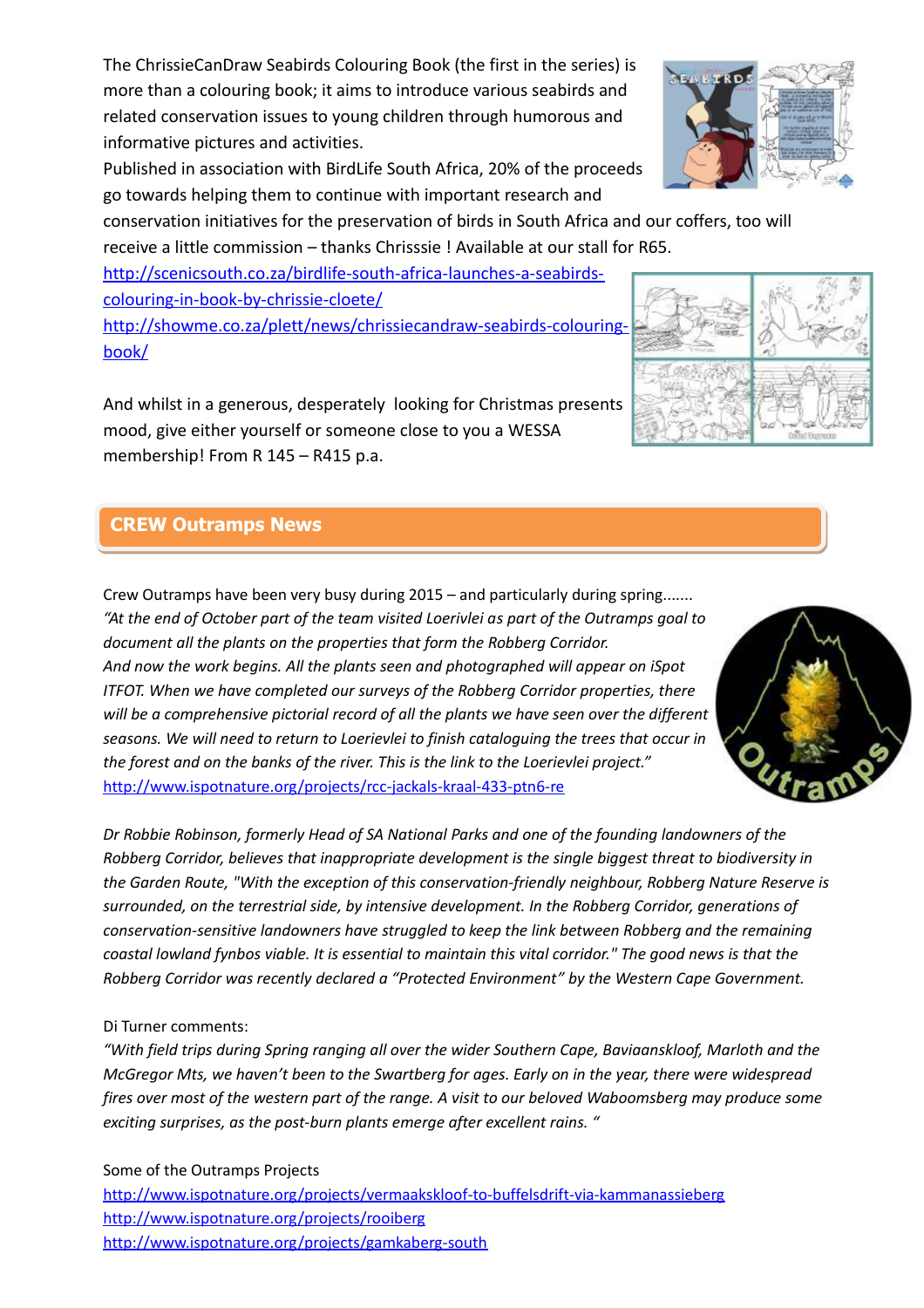www.ispotnature.org/projects/marloth-reserve/observations/gallery http://www.ispotnature.org/projects/klipdrift--zebra http://www.ispotnature.org/projects/witblitz-trail-in-the-eastern-langeberg http://www.ispotnature.org/projects/perdepoort http://www.ispotnature.org/projects/camferskloof-in-the-northern-outeniquas http://www.ispotnature.org/projects/goukamma-nature-reserve-complex-checklist http://www.ispotnature.org/projects/southern-swartberg-foothills http://www.ispotnature.org/projects/crew-site-sheets-for-the-southern-cape-coast-and-the-coastalmountains http://www.ispotnature.org/projects/the-conglomerates-and-the-area-west-... http://www.ispotnature.org/projects/crew-species - for all our site sheets for Redlisted plants with status http://www.ispotnature.org/projects/northern-foothills-of-the-swartberg-... http://www.ispotnature.org/projects/gouritzmond-to-western-side-of-gouriqua http://www.ispotnature.org/projects/kareedouw-and-surrounds http://www.ispotnature.org/projects/fynbos-nature-reserve-krans-hoek-432... http://www.ispotnature.org/projects/outeniqua-reserve/observations/gallery http://www.ispotnature.org/projects/biodiversity-of-the-western-kougahttp://www.ispotnature.org/projects/outramps-crew-site-sheets-for-the-karoo-region http://www.ispotnature.org/projects project-list / See Under Comments for a complete list of Projects on iSpot

## **Environmental updates Environmental updates**

## *From: Treasure Karoo Action Group*

**Sent:** Sunday, November 15, 2015 9:34 PM

*Good Day,*

*This email serves as a reminder to all South Africans to register as stakeholders for the national Strategic Environmental Assessment (SEA) on shale gas mining in the Karoo.*

*The Department of Environmental Affairs commissioned the SEA earlier in 2015 to enable the assessment of the potential implications of shale gas exploration and production in the Karoo and South Africa. The assessment is managed by the CSIR in conjunction with SANBI and the Council for Geosciences. Several academics and experts form part of the various author teams.*

*To register as a stakeholder, please submit your details on the following site: http://seasgd.csir.co.za/iap-portal/*

*The zero order draft document has been released for public comment and can be found here: seasgd.csir.co.za/wp-content/uploads/2015/10/ZOD-V3.0-SEA-SGD-Karoo\_12Oct.pdf* 

*We believe it is critical that South Africans make use of this opportunity to comment on the content and scope of the investigation. Thank you very much. Kind Regards, Jeanie le Roux Director of Operations Treasure Karoo Action Group*  127 Main Road Bergvillet, Cape Town, , 021 715 3003

*To support the work of Treasure Karoo Action Group and AfriForum in ensuring advocacy, accountability and fairness around the issue of shale gas in South Africa, sms "karoo" to 45354 (R1/sms).*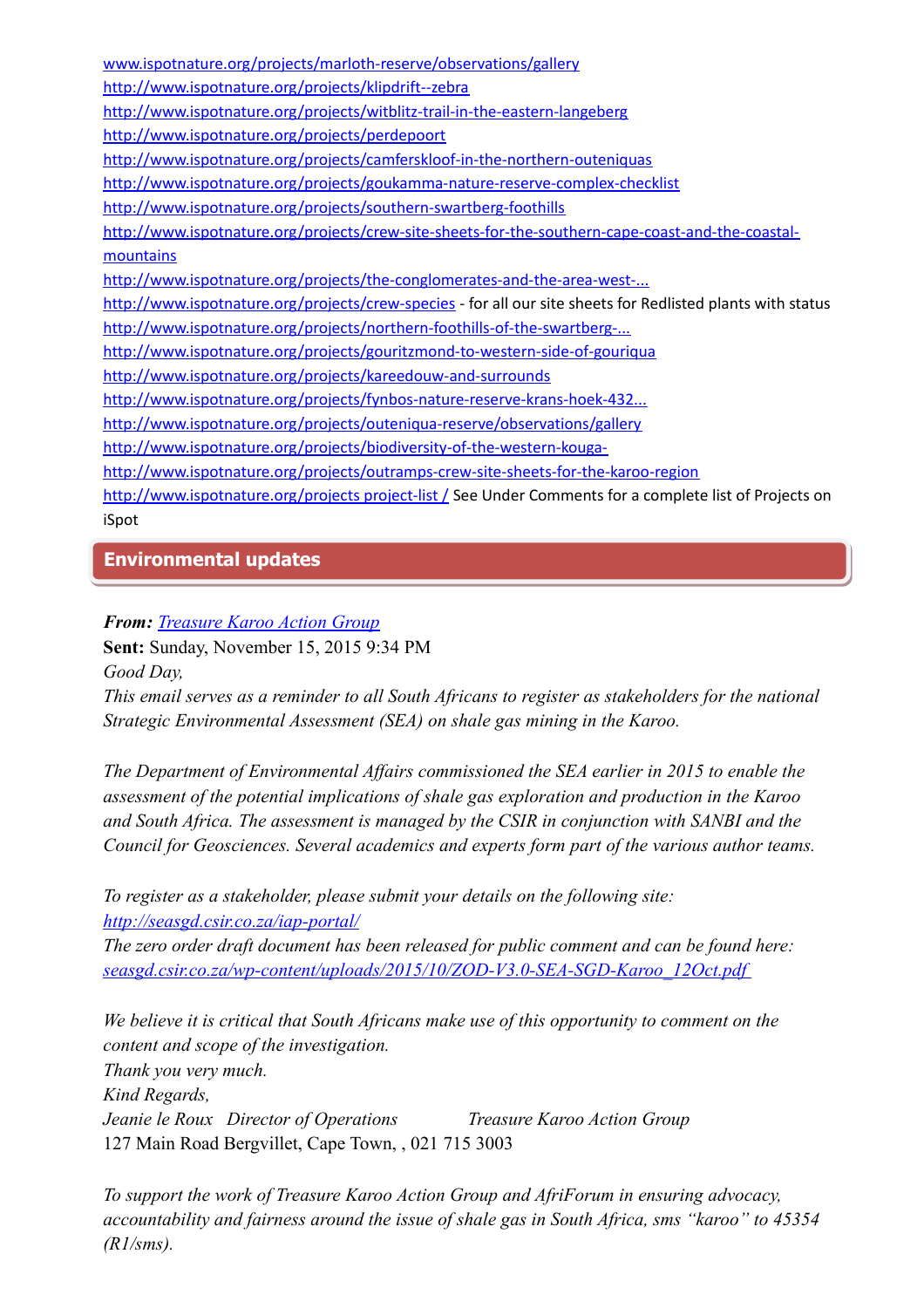## **Garden Route BOTANICAL GARDENS Garden Route BOTANICAL GARDENS**

#### **CAROLS BY CANDLELIGHT CONCERT WITH SOUTH CAPE SYMPHONY ORCHESTRA**

### **IN THE BOTANICAL GARDEN SATURDAY 5 DECEMBER 2015 - 18H00**

Bring family and friends, chairs and candles and a strong singing voice!

Come early and enjoy your picnic in the garden before joining the South Cape Symphony Orchestra for a

sunset concert on the events lawn in the beautiful Garden Route Botanical

Garden.

ENTRANCE FREE – Donations will be accepted

**ORDER Picnic Baskets from the Botanical Brew – 079 212 6582**

**Botanical Brew – Food and Drinks Stall**

ENQUIRIES: 044 874 1558 / info@botanicalgarden.org.za

#### *NURSERY OPEN DAY - SATURDAY MORNING - 5 DEC 15*

Remember our Indigenous Nursery will be open from **09h00 to 12h00** with amazing specials.

**The nursery is in desperate need of your old plant pots and yoghurt containers which can be dropped off at the office or nursery. Thank You – it helps to keep our costs and prices down.**

**CONCERTS TAKING PLACE IN 2016: MORE DETAILS WILL FOLLOW ONCE FINALISED** 

**Cloud 9 – 30 Jan 2016 at 16h00** .

**Andrew Young and Band - 6 March 2015**

*and lots lots more !* Botanical Gardens will release final details closer to the dates.

*– watch press for details.*

## **UPDATE from the Garden Route Botanical Garden Trust** *CALL FOR VOLUNTEERS ...*

We are still in desperate need of your expertise in supervising alien invasive clearing. We have a work force of approximately 150 unskilled labourers available for alien clearing. Anyone that could assist us with supervision, even if it is just for a hour or two, please contact Kristen on 044 874 1558 / info@botanicalgarden.org.za.

# **kns en fynbos** Summer Food Festival

As the most recent contribution to the Kos en Fynbos project seeds were donated by the Committee for distribution to participants. Here Hester Greef is handing over packets of seeds to 2 of the co-ordinators for the various suburbs.





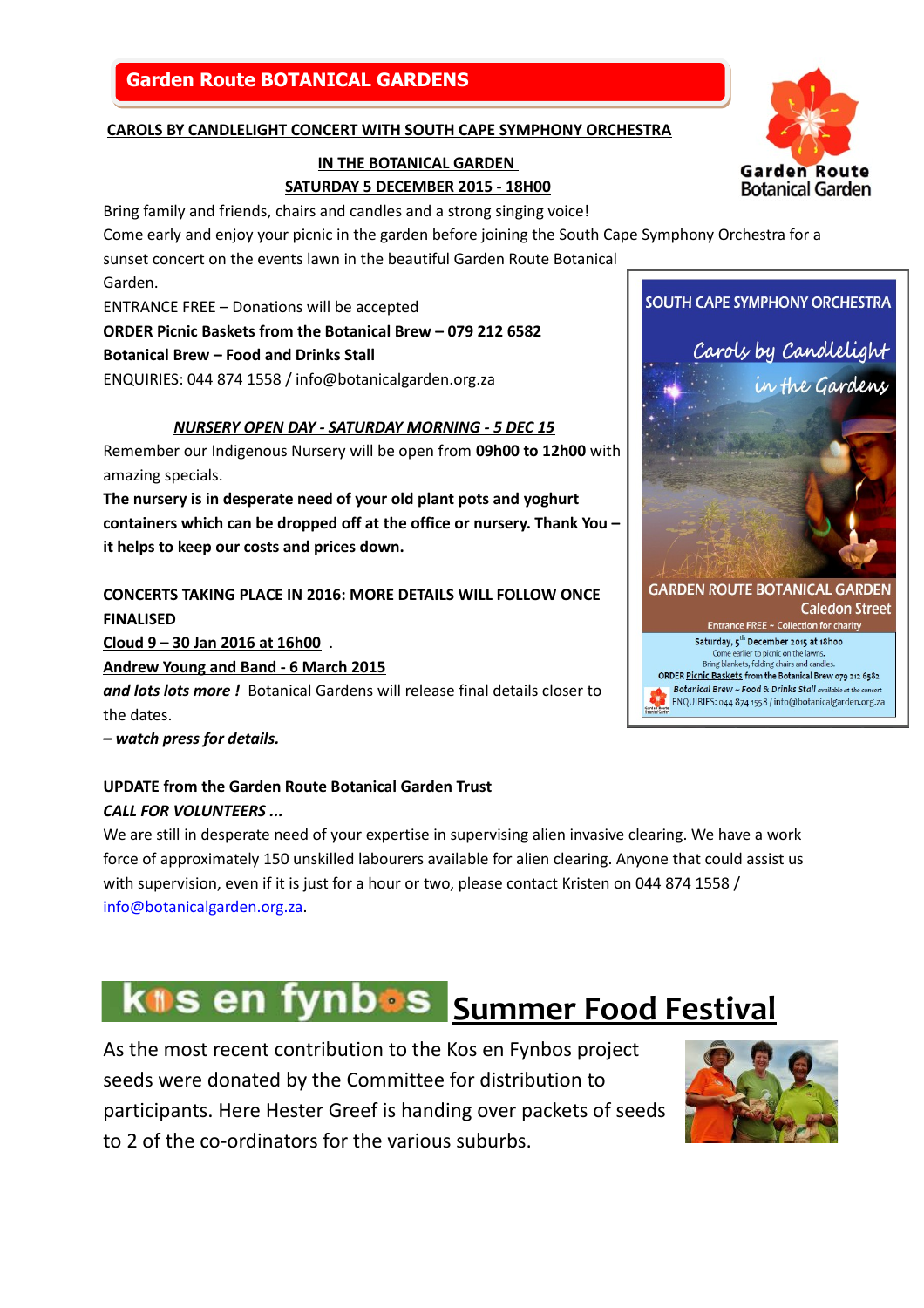**SCLI end of year seminar - 10 December 2015** ( See separate Agenda attached ) *You are cordially invited to join us for a day of shared knowledge and experience at our Bi-Annual Seminar on invasive alien plant management.* 

*Date: 10 December 2015 (optional field visit on the 11 December) Venue: Far Hills Country Hotel Time: 08:30*

*Please note that the end of year SCLI Seminar also serves as a year-end function for all participating entities, and we are looking forward to socialising after the seminar with you all. Attendance is free.* 

*Please RSVP by the 26 November.* 





## **" ART & LIVING in NATURE"**

OPEN AIR ART & PROPERTIES 13 - 20 December 2015 from 10 am till 6 pm **Roberto Vaccaro** Metal Sculptures **Thijs Nel Earthy** Ceramics in 17 hectare Private Nature Reserve





Grand opening SATURDAY 12 DECEMBER 2015 at 3 PM - BUZZARD HEIGHTS, 22 High Road North GREAT BRAK RIVER gps: 34 02 00 98 S / 22 13 52 38 E Entrance fee R15 pp for the benefit of the 2 primary schools in Great Brak River. Bookings essential: 082 833 50 63 /  $\frac{\text{acceptire}(a) \text{gmail.com}}{\text{neglierre}(a) \text{gmail.com}}$ 

# **Interesting websites Interesting websites**

South African Food Sovereignty Campaign

[http://www.safsc.org.za](http://www.safsc.org.za/)